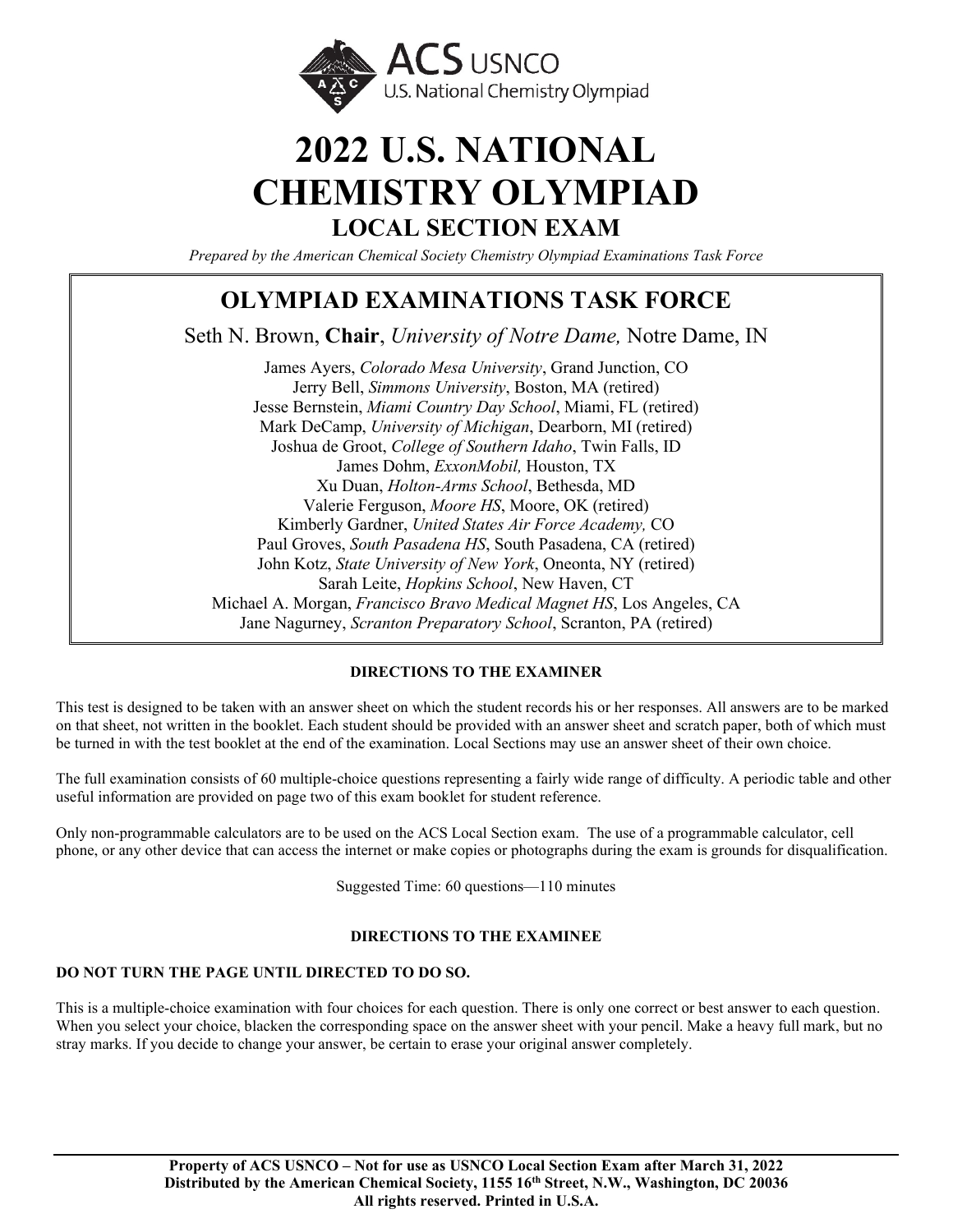|                      |                  | <b>ABBREVIATIONS AND SYMBOLS</b> |                  |                   |           | <b>CONSTANTS</b>                                      |
|----------------------|------------------|----------------------------------|------------------|-------------------|-----------|-------------------------------------------------------|
| amount of substance  | $\boldsymbol{n}$ | Faraday constant                 | $\sqrt{F}$       | molar mass        | M         |                                                       |
| ampere               | A                | free energy                      | G                | mole              | mol       | $R = 8.314$ J mol <sup>-1</sup> K <sup>-1</sup>       |
| atmosphere           | atm              | frequency                        | $\mathbf{v}$     | Planck's constant | h         | $R = 0.08314$ L bar mol <sup>-1</sup> K <sup>-1</sup> |
| atomic mass unit     | u                | gas constant                     | $\boldsymbol{R}$ | pressure          |           | $F = 96,500$ C mol <sup>-1</sup>                      |
| Avogadro constant    | $N_{\rm A}$      | gram                             | g                | rate constant     | k         |                                                       |
| Celsius temperature  | $\rm ^{\circ}C$  | hour                             | h                | reaction quotient | Q         | $F = 96,500$ J V <sup>-1</sup> mol <sup>-1</sup>      |
| centi-prefix         | $\mathbf{c}$     | joule                            |                  | second            |           | $N_A = 6.022 \times 10^{23}$ mol <sup>-1</sup>        |
| coulomb              |                  | kelvin                           | K                | speed of light    |           | $h = 6.626 \times 10^{-34}$ J s                       |
| density              | d                | kilo-prefix                      | k                | temperature, K    |           |                                                       |
| electromotive force  | E                | liter                            |                  | time              |           | $c = 2.998 \times 10^8$ m s <sup>-1</sup>             |
| energy of activation | $E_{\rm a}$      | measure of pressure mm Hg        |                  | vapor pressure    | <b>VP</b> | $0^{\circ}C = 273.15 K$                               |
| enthalpy             | Н                | milli- prefix                    | m                | volt              | V         | 1 atm = $1.013$ bar = 760 mm Hg                       |
| entropy              | S I              | molal                            | $\boldsymbol{m}$ | volume            |           |                                                       |
| equilibrium constant | $K_{-}$          | molar                            | M                |                   |           | Specific heat capacity of $H_2O =$                    |
|                      |                  |                                  |                  |                   |           | 4.184 J $g^{-1} K^{-1}$                               |

|                                 | <b>EQUATIONS</b>                                                             |                                                                                                                                |
|---------------------------------|------------------------------------------------------------------------------|--------------------------------------------------------------------------------------------------------------------------------|
| 1 L 1<br>$F^0$<br>--<br>⊻<br>nF | $T_{T}$<br>ln K<br>∙constant<br>$=$<br>$\boldsymbol{D}$<br>$\mathbf{u}$<br>ĸ | $n_{\gamma}$<br>ln<br>__<br>$\overline{r}$<br>$\sim$<br>$\blacksquare$<br>$\mathbf{v}$<br>$n_1$<br>$\overline{1}$<br>$\lambda$ |

| 1                      |                  |                    |       |             |                      | PERIODIC TABLE OF THE ELEMENTS |             |             |       |             |                        |                |                         |                |             |             |       |             |                    |                                 | 18             |
|------------------------|------------------|--------------------|-------|-------------|----------------------|--------------------------------|-------------|-------------|-------|-------------|------------------------|----------------|-------------------------|----------------|-------------|-------------|-------|-------------|--------------------|---------------------------------|----------------|
| 1A                     |                  |                    |       |             |                      |                                |             |             |       |             |                        |                |                         |                |             |             |       |             |                    |                                 | <b>8A</b>      |
| 1                      |                  |                    |       |             |                      |                                |             |             |       |             |                        |                |                         |                |             |             |       |             |                    |                                 | $\overline{2}$ |
| H                      | $\boldsymbol{2}$ |                    |       |             |                      |                                |             |             |       |             |                        |                |                         |                | 13          | 14          |       | 15          | 16                 | 17                              | He             |
| 1.008                  | 2A               |                    |       |             |                      |                                |             |             |       |             |                        |                |                         |                | 3A          | 4A          |       | 5A          | <b>6A</b>          | 7A                              | 4.003          |
| 3                      | 4                |                    |       |             |                      |                                |             |             |       |             |                        |                |                         |                | 5           | 6           |       | 7           | 8                  | 9                               | 10             |
| Li                     | Be               |                    |       |             |                      |                                |             |             |       |             |                        |                |                         |                | R           | $\mathbf C$ |       | N           | $\Omega$           | F                               | <b>Ne</b>      |
| 6.941                  | 9.012            |                    |       |             |                      |                                |             |             |       |             |                        |                |                         |                | 10.81       | 12.01       |       | 14.01       | 16.00              | 19.00                           | 20.18          |
| 11                     | 12               |                    |       |             |                      |                                |             |             |       |             |                        |                |                         |                | 13          | 14          |       | 15          | 16                 | 17                              | 18             |
| Na<br>22.99            | Mg<br>24.31      | 3                  |       | 4           | 5                    | 6                              | 7           | 8           |       | 9           | 10                     | 11             | 12<br>2B                |                | Al<br>26.98 | Si<br>28.09 |       | P<br>30.97  | S<br>32.07         | $\overline{\text{Cl}}$<br>35.45 | Ar<br>39.95    |
|                        |                  | 3B                 |       | 4B          | 5B                   | 6B                             | 7B          | <b>8B</b>   |       | <b>8B</b>   | <b>8B</b>              | 1 <sub>B</sub> |                         |                |             |             |       |             |                    |                                 |                |
| 19                     | 20               | 21                 |       | 22          | 23                   | 24                             | 25          | 26          |       | 27          | 28                     | 29             | 30                      |                | 31          | 32          |       | 33          | 34                 | 35                              | 36             |
| K<br>39.10             | Ca<br>40.08      | <b>Sc</b><br>44.96 |       | Ti<br>47.88 | V<br>50.94           | Cr<br>52.00                    | Mn<br>54.94 | Fe<br>55.85 |       | Co<br>58.93 | Ni<br>58.69            | Cu<br>63.55    | $\mathbf{Z}$ n<br>65.39 |                | Ga<br>69.72 | Ge<br>72.61 |       | As<br>74.92 | <b>Se</b><br>78.97 | Br<br>79.90                     | Kr<br>83.80    |
| 37                     | 38               | 39                 |       | 40          | 41                   | 42                             | 43          | 44          |       | 45          | 46                     | 47             | 48                      |                | 49          | 50          |       | 51          | 52                 | 53                              | 54             |
| <b>Rb</b>              | Sr               | Y                  |       | Zr          | <b>N<sub>b</sub></b> | M <sub>0</sub>                 | Tc          | Ru          |       | Rh          | Pd                     | Ag             | C <sub>d</sub>          |                | In          | Sn          |       | Sh          | Te                 | I                               | Xe             |
| 85.47                  | 87.62            | 88.91              |       | 91.22       | 92.91                | 95.95                          | (98)        | 101.1       |       | 102.9       | 106.4                  | 107.9          | 112.4                   |                | 114.8       | 118.7       |       | 121.8       | 127.6              | 126.9                           | 131.3          |
| 55                     | 56               | 57                 |       | 72          | 73                   | 74                             | 75          | 76          |       | 77          | 78                     | 79             | 80                      |                | 81          | 82          |       | 83          | 84                 | 85                              | 86             |
| $\mathbf{C}\mathbf{s}$ | Ba               | La                 |       | Hf          | Ta                   | W                              | Re          | $\Omega$ s  |       | Ir          | Pt                     | Au             | Hg                      |                | Tl          | Ph          |       | Bi          | P <sub>0</sub>     | At                              | Rn             |
| 132.9                  | 137.3            | 138.9              |       | 178.5       | 180.9                | 183.8                          | 186.2       | 190.2       |       | 192.2       | 195.1                  | 197.0          | 200.6                   |                | 204.4       | 207.2       |       | 209.0       | (209)              | (210)                           | (222)          |
| 87                     | 88               | 89                 |       | 104         | 105                  | 106                            | 107         | 108         |       | 109         | 110                    | 111            | 112                     |                | 113         | 114         |       | 115         | 116                | 117                             | 118            |
| Fr                     | Ra               | Ac                 |       | Rf          | Dh                   | Sg                             | <b>Bh</b>   | <b>Hs</b>   |       | Mt          | Ds                     | Rg             | Cn                      |                | Nh          | F1          |       | Mc          | Lv                 | <b>Ts</b>                       | Og             |
| (223)                  | (226)            | (227)              |       | (261)       | (262)                | (263)                          | (262)       | (265)       |       | (266)       | (281)                  | (272)          | (285)                   |                | (286)       | (289)       |       | (289)       | (293)              | (294)                           | (294)          |
|                        |                  |                    | 58    |             | 59                   | 60                             | 61          | 62          | 63    |             | 64                     | 65             | 66                      | 67             |             | 68          | 69    |             | 70                 | 71                              |                |
|                        |                  |                    | Ce    |             | Pr                   | Nd                             | Pm          | Sm          | Eu    |             | Gd                     | Th             | Dy                      | H <sub>0</sub> |             | Er          | Tm    |             | Yb                 | Lu                              |                |
|                        |                  |                    | 140.1 |             | 140.9                | 144.2                          | (145)       | 150.4       | 152.0 |             | 157.3                  | 158.9          | 162.5                   | 164.9          |             | 167.3       | 168.9 |             | 173.0              | 175.0                           |                |
|                        |                  |                    | 90    |             | 91                   | 92                             | 93          | 94          | 95    |             | 96                     | 97             | 98                      | 99             |             | 100         | 101   |             | 102                | 103                             |                |
|                        |                  |                    | Th    |             | Pa                   | $\mathbf{U}$                   | <b>Np</b>   | Pu          | Am    |             | $\mathbf{C}\mathbf{m}$ | Bk             | <b>Cf</b>               | Es             |             | Fm          | Md    |             | $\bf No$           | Lr                              |                |
|                        |                  |                    | 232.0 |             | 231.0                | 238.0                          | (237)       | (244)       | (243) |             | (247)                  | (247)          | (251)                   | (252)          |             | (257)       | (258) |             | (259)              | (262)                           |                |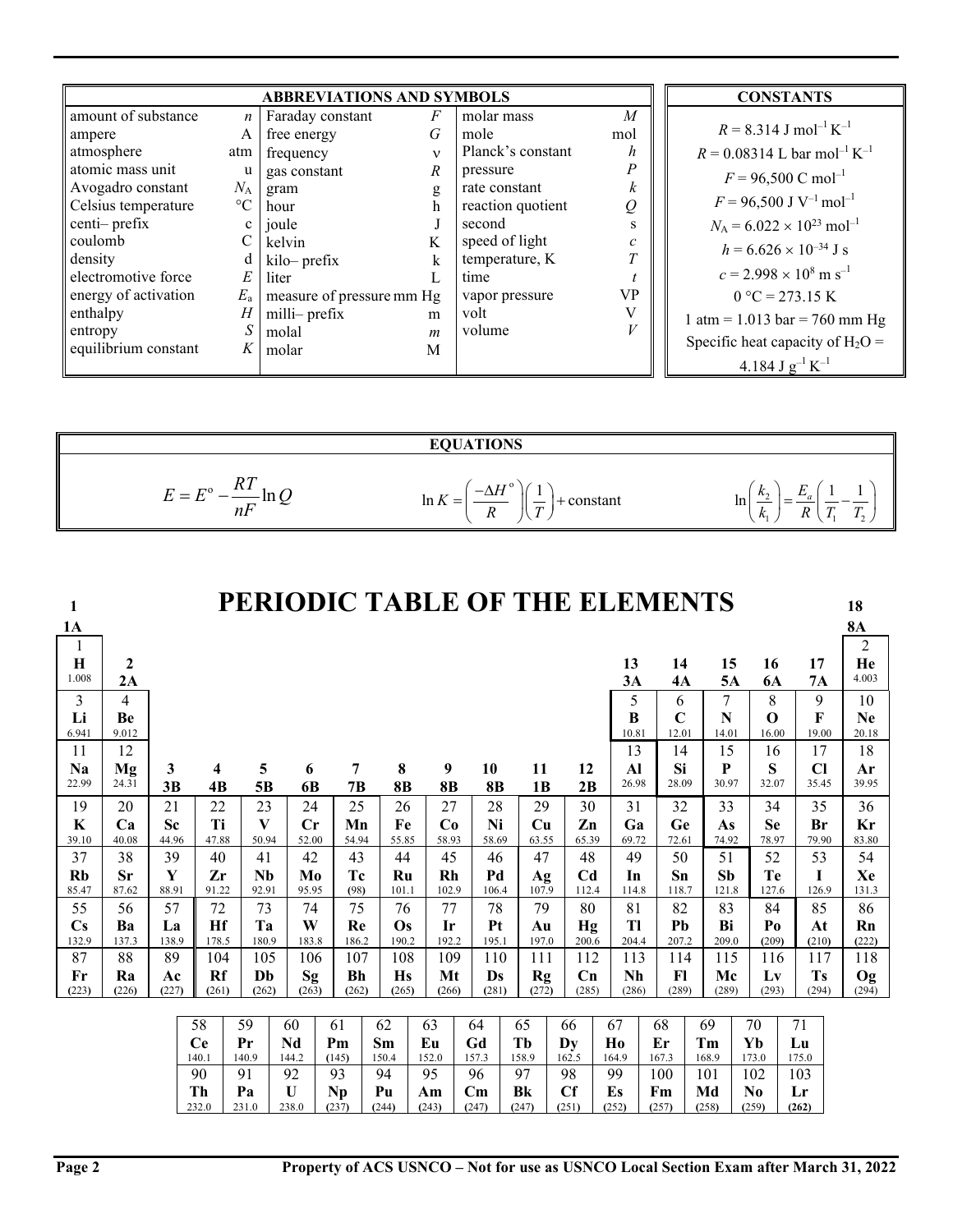#### **DIRECTIONS**

- When you have selected your answer to each question, blacken the corresponding space on the answer sheet using a soft,  $#2$ pencil. Make a heavy, full mark, but no stray marks. If you decide to change an answer, erase the unwanted mark very carefully.
- There is only one correct answer to each question. Any questions for which more than one response has been blackened **will not be counted**.
- Your score is based solely on the number of questions you answer correctly. **It is to your advantage to answer every question.**
	- **1.** Which potassium salt is 28.9% chlorine by mass?

**(A)** KCl **(B)** KClO **(C)** KClO2 **(D)** KClO3

- **2.** How many sulfur atoms are in  $3.00 \text{ g}$  of iron pyrite,  $FeS<sub>2</sub>$  $(M = 120.0)$ ?
	- **(A)**  $7.53 \times 10^{21}$  **(B)**  $1.51 \times 10^{22}$
	- **(C)**  $3.01 \times 10^{22}$  **(D)**  $6.02 \times 10^{23}$
- **3.** A gas mixture contains 50 mol%  $H_2$  and 50 mol% He. 1.00-L samples of this gas mixture are mixed with variable volumes of O<sub>2</sub> (at 0 °C and 1 atm). A spark is introduced to allow the mixture to undergo complete combustion. The final volume is measured at 0 °C and 1 atm. Which graph best depicts the final volume as a function of the volume of added  $O<sub>2</sub>$ ?



- **4.** What is the concentration of nitrate ions in 40.0 mL of a 0.25 M solution of copper(II) nitrate?
	- **(A)** 0.010 M **(B)** 0.020 M
	- **(C)** 0.050 M **(D)** 0.50 M
- **5.** 1.000 g of a transition metal carbonate, MCO<sub>3</sub>, is heated to produce the metal oxide and 0.383 g of carbon dioxide  $(M = 44.01)$ . What is the identity of the metal M?
	- **(A)** Mn **(B)** Ni **(C)** Cu **(D)** Zn
- **6.** 14.0 mL of 0.53 M barium nitrate solution and 16.0 mL of 0.44 M sodium sulfate solution are mixed. Which ion is LEAST abundant in solution?
	- **(A)**  $Ba^{2+}$  **(B)**  $NO_3^-$ – **(C)** Na+ **(D)** SO4 2-
- **7.** Which salt gives a colorless aqueous solution?
	- **(A)** NaClO<sub>4</sub> **(B)** K<sub>2</sub>CrO<sub>4</sub>
	- **(C)**  $Ni(NO_3)_2$  **(D)**  $CuSO_4$
- **8.** 100 mL of a 1.0 M solution of hydrochloric acid is gradually added to a stirred mixture containing 0.01 mol calcium hydroxide, 100 mL water, and a small amount of phenolphthalein. What changes are observed?
	- I. The mixture changes from colorless to pink.
	- II. The mixture changes from cloudy to clear.
	- **(A)** I only **(B)** II only
	- **(C)** Both I and II **(D)** Neither I nor II
- **9.** Below is shown a section of a buret filled with titrant before beginning a titration. What initial volume should be recorded?

| $2.0\vert$ |  |
|------------|--|
|            |  |

- **(A)** 1.20 mL **(B)** 1.26 mL
- **(C)** 2.74 mL **(D)** 2.80 mL
- **10.** Titration with aqueous triiodide solution to a starch endpoint would be LEAST suitable for which determination?
	- **(A)** Analysis of nickel content in a Ni/Co alloy
	- **(B)** Determination of ascorbic acid in a vitamin C tablet
	- **(C)** Measurement of sulfite concentration in a white wine
	- **(D)** Determination of waters of hydration in a sodium thiosulfate sample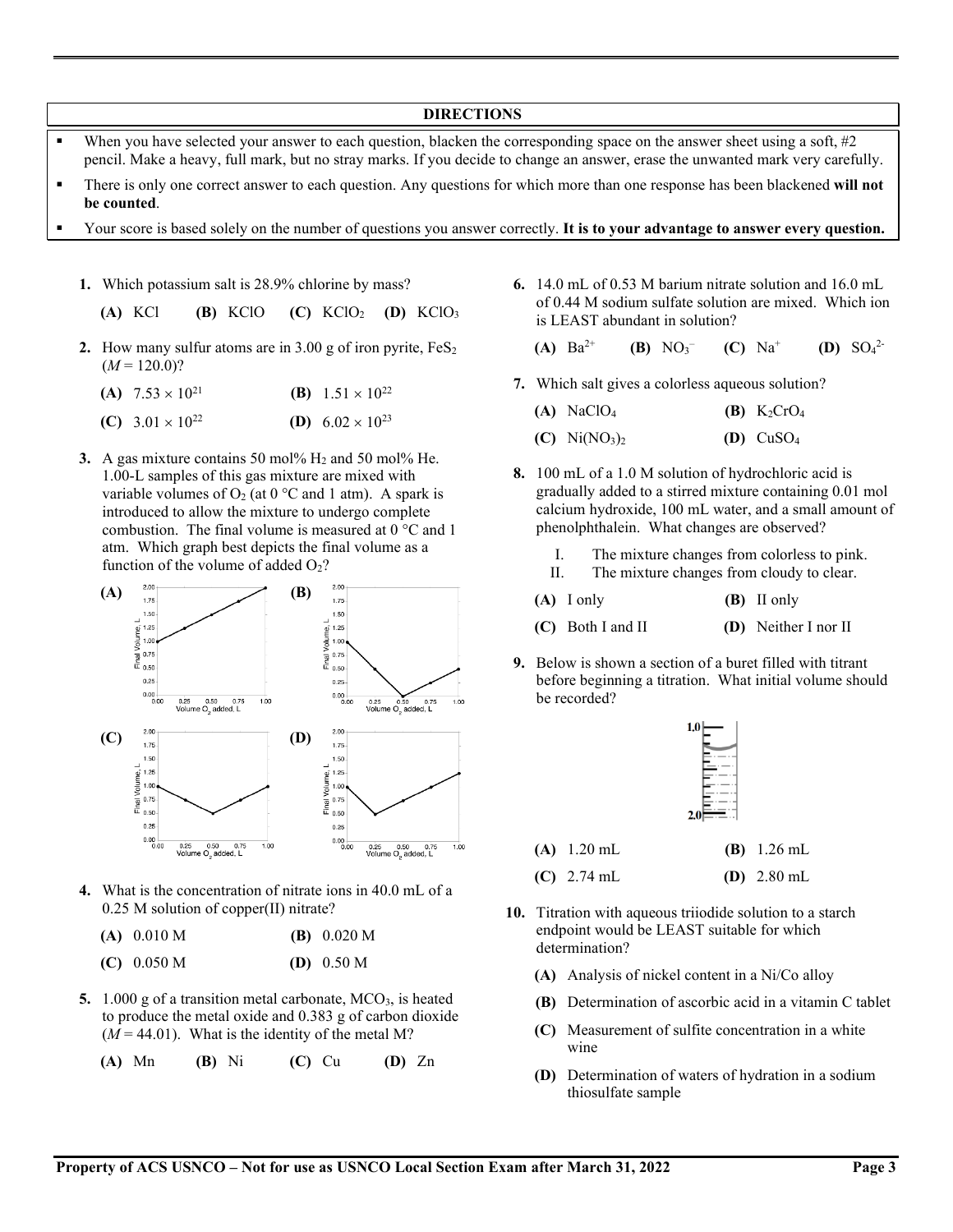- **11.** Which liquid will NOT react with metallic sodium?
	- **(A)** Water **(B)** Mineral oil
	- **(C)** Ethanol **(D)** Carbon tetrachloride
- **12.** The molar enthalpy of solution of a salt that dissolves endothermically in water is measured in a coffee-cup calorimeter by weighing a known amount of distilled water into the cup and measuring its temperature, then adding a known mass of the salt to the water and measuring the temperature after the salt dissolves. If some water is initially present in the cup before the weighed amount of water is added, what is the effect on the experiment?
	- **(A)** Calculated ∆*H*°soln > True ∆*H*°soln
	- **(B)** Calculated  $\Delta H^{\circ}$ <sub>soln</sub> = True  $\Delta H^{\circ}$ <sub>soln</sub>
	- **(C)** Calculated ∆*H*°soln < True ∆*H*°soln
	- **(D)** The reaction will be calculated to be exothermic even though it is actually endothermic.
- **13.** When liquid water converts to solid ice at 0 °C and 1 atm pressure, which of the following changes takes place?
	- **(A)** Heat flows out of the system.
	- **(B)** The volume of the system decreases.
	- **(C)** The vapor pressure of water increases.
	- **(D)** The hydrogen bonds become weaker.
- **14.** Which isomer of  $C_4H_8O_2$  has the greatest solubility in water?



**15.** Which compound has the lowest normal boiling point?

**(A)** HF **(B)** HCl **(C)** HBr **(D)** HI

- **16.** A sealed container contains a gaseous sample at 300.0 K consisting of either pure ethane  $(C_2H_6)$ , pure neon (Ne), or a mixture of the two. The pressure inside the container at this temperature is 1.00 atm. When the container is cooled to 150.0 K, the pressure is 0.37 atm. What is the composition of the sample? (The vapor pressure of  $C_2H_6$ ) at 150 K is 0.10 atm; the critical temperature of Ne is 44 K.)
	- **(A)** Pure ethane
	- **(B)** Pure neon
	- **(C)** A mixture of ethane and neon.
	- **(D)** It cannot be determined from the information given.

**17.** Which statement about sulfur, whose phase diagram is shown below, is correct?



- **(A)** Monoclinic sulfur sublimes at 1 atm pressure while rhombic sulfur does not.
- **(B)** Rhombic sulfur is less dense than monoclinic sulfur.
- **(C)** At temperatures above 119 °C, monoclinic sulfur cannot exist at equilibrium.
- **(D)** The conversion of rhombic sulfur to monoclinic sulfur is endothermic.
- **18.** Aluminum crystallizes in a face-centered cubic unit cell with an edge length of 405 pm. What is its density?

| (A) $0.674$ g cm <sup>-3</sup> | (B) 1.35 g cm <sup>-3</sup> |  |
|--------------------------------|-----------------------------|--|
| (C) 2.70 g cm <sup>-3</sup>    | (D) 5.40 g cm <sup>-3</sup> |  |

**19.** A container with 100.0 g of ice at  $0^{\circ}$ C is placed in a humid room whose temperature is 40 °C. The ice melts as water vapor condenses into the container. Assuming that all the heat transferred to the container comes from condensation, how much water will have condensed in the container once all the ice is melted and has reached 40 °C? The heat of fusion of ice is 334 J  $g^{-1}$  and the heat of vaporization of water is 2260 J  $g^{-1}$ .

**(A)** 13.8 g **(B)** 14.8 g **(C)** 22.2 g **(D)** 677 g

**20.** The standard enthalpy of formation of hematite,  $Fe<sub>2</sub>O<sub>3</sub>(s)$ , is  $-825.5$  kJ mol<sup>-1</sup>. What is the standard enthalpy of reaction for the reduction of hematite with carbon monoxide to give metallic iron as shown below?

$$
CO(g) + \frac{1}{2}O_2(g) \rightarrow \Delta H^{\circ}_{rxn} = -283.0 \text{ kJ mol}^{-1}
$$
  
\n
$$
CO_2(g)
$$
  
\nFe<sub>2</sub>O<sub>3</sub>(s) + 3 CO(g) →  $\Delta H^{\circ}_{rxn} = ???$   
\n2 Fe(s) + 3 CO<sub>2</sub>(g)  
\n**(A)** -23.5 kJ mol<sup>-1</sup>  
\n**(B)** -542.5 kJ mol<sup>-1</sup>  
\n**(C)** -849.0 kJ mol<sup>-1</sup>  
\n**(D)** -1674.5 kJ mol<sup>-1</sup>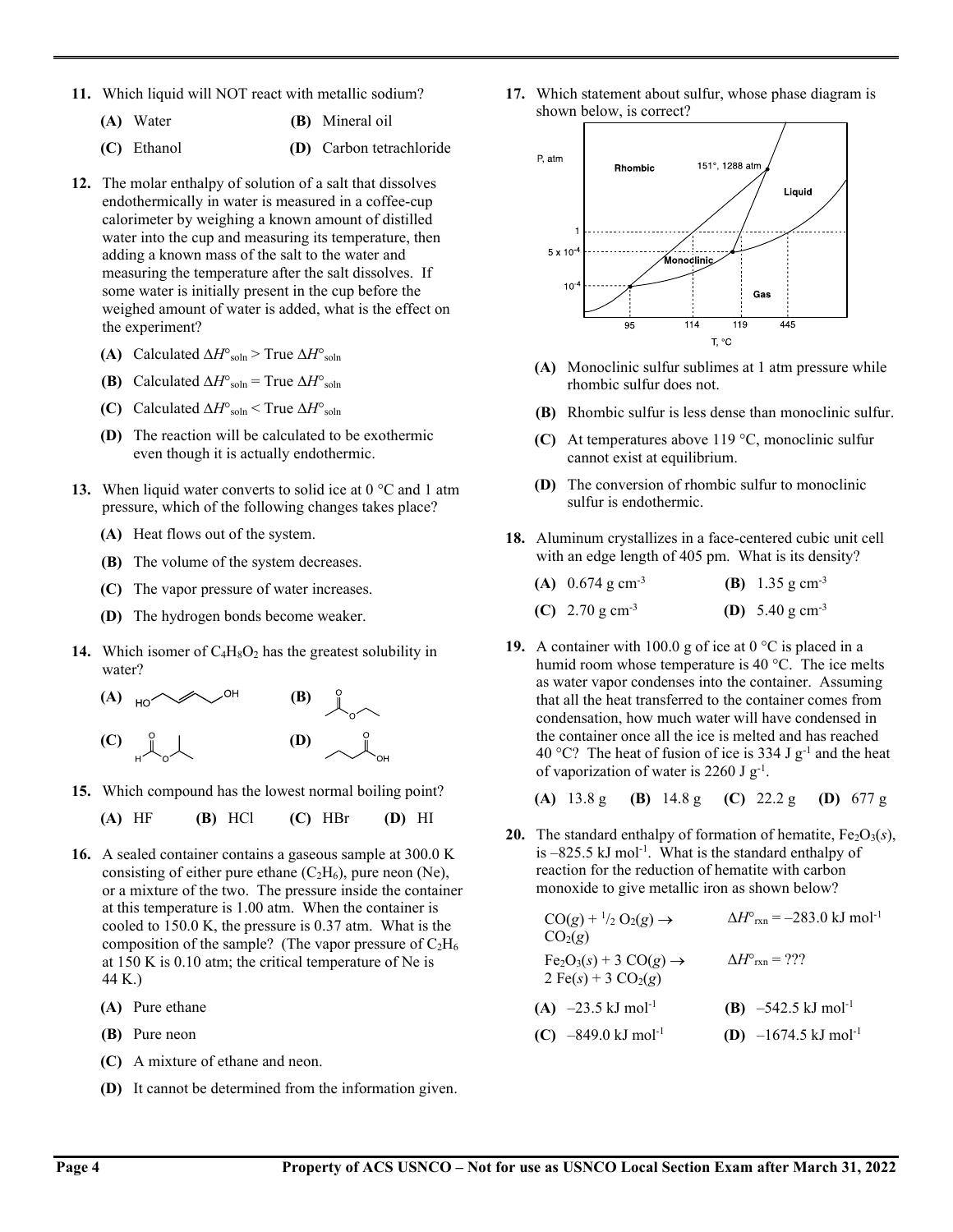- **21.** Which of the following equations correctly describe the change in internal energy, Δ*E*, of a reaction taking place in a bomb calorimeter?
	- I. ∆*E* = *q* II. ∆*E* = ∆*H* – *V*∆*P*
	- **(A)** I only **(B)** II only
	- **(C)** Both I and II **(D)** Neither I nor II
- **22.** Cyclopropane isomerizes exothermically to propene as shown.



The C–C single bond in propene has an estimated bond dissociation enthalpy (BDE) of 345 kJ mol-1 , while the C=C double bond in propene has a BDE of  $611 \text{ kJ}$  mol<sup>-1</sup>. Assuming that the C–H bonds in propene and cyclopropane all have the same BDE, what is the estimated BDE of a C–C single bond in cyclopropane?

| (A) $308 \text{ kJ} \text{ mol}^{-1}$ | ( <b>B</b> ) 329 kJ mol <sup>-1</sup> |
|---------------------------------------|---------------------------------------|
| (C) $423 \text{ kJ} \text{ mol}^{-1}$ | <b>(D)</b> 924 kJ mol <sup>-1</sup>   |

- **23.** Two reactions have similar  $\Delta H^{\circ}$ <sub>rxn</sub> values ( $\Delta H^{\circ}$ <sub>rxn (1)</sub> ≈ ∆*H*°rxn (2)), but reaction (1) has a much smaller standard entropy change than reaction (2)  $(\Delta S^{\circ}_{rxn(1)} << \Delta S^{\circ}_{rxn(2)})$ . At 298 K, which statements about these two reactions must be correct?
	- I. Reaction (1) must have a larger equilibrium constant  $(K_{eq(1)} > K_{eq(2)})$ .
	- II. Reaction (1) must have a larger Arrhenius prefactor  $(A_{(1)} > A_{(2)})$ .
	- **(A)** I only **(B)** II only
	- **(C)** Both I and II **(D)** Neither I nor II
- **24.** Which reaction has ∆*S*°rxn > 0? All reactants and products are liquids.



**25.** Dichromate ion is reduced by chloride ion according to the equation below. If [Cl– ] is decreasing at a rate of 0.37 mol  $L^{-1}$  min<sup>-1</sup>, how is the concentration of  $Cr^{3+}(aq)$ changing?

$$
14 \text{ H}^+(aq) + \text{Cr}_2\text{O}_7{}^2(aq) + 6 \text{ Cl}^-(aq) \rightarrow
$$
  
2 \text{ Cr}^{3+}(aq) + 3 \text{ Cl}\_2(aq) + 7 \text{ H}\_2\text{O}(l)

- (A) Increasing by  $0.12 \text{ mol } L^{-1} \text{ min}^{-1}$
- **(B)** Increasing by 1.11 mol  $L^{-1}$  min<sup>-1</sup>
- **(C)** Decreasing by 0.12 mol L-1 min-1
- **(D)** Decreasing by 1.11 mol L-1 min-1
- **26.** The isotope cobalt-57 has a half-life of 272 d. How long will it take a sample of  $57C$ o to decay to 38% of its original activity?
	- **(A)** 103 d **(B)** 337 d **(C)** 188 d **(D)** 380 d
- **27.** Which statement best describes the variation of the rate constant of a reaction with temperature?
	- **(A)** The rate constant does not change with temperature because it is an unvarying characteristic of the specific reaction.
	- **(B)** The rate constant typically decreases with increasing temperature because fewer molecules are able to adopt the required orientation at higher temperature.
	- **(C)** The rate constant typically increases with increasing temperature because increasing the temperature increases the fraction of collisions that result in reaction.
	- **(D)** The rate constant typically increases with increasing temperature because most reactions become more favorable as the temperature increases.
- **28.** A mechanism for the reaction of nitric oxide with hydrogen to form water and nitrogen gas is proposed below. What rate law is predicted by this mechanism?

 $2 \text{ NO}(g) \rightleftarrows N_2O_2(g)$  *fast, unfavorable equilibrium*  $N_2O_2(g) + H_2(g) \rightarrow$  $N_2O(g) + H_2O(g)$ *slow, irreversible*  $N_2O(g) + H_2(g) \rightarrow$  $H_2O(g) + N_2(g)$ *fast, irreversible* **(A)** Rate =  $k[NO]^2$ **(B)** Rate =  $k[NO]^2[H_2]$ 

- **(C)** Rate =  $k[NO]^2[H_2]^2$
- **(D)**  $Rate = k$  $[NO]^2[H_2]^2$  $[N_2O][H_2O]$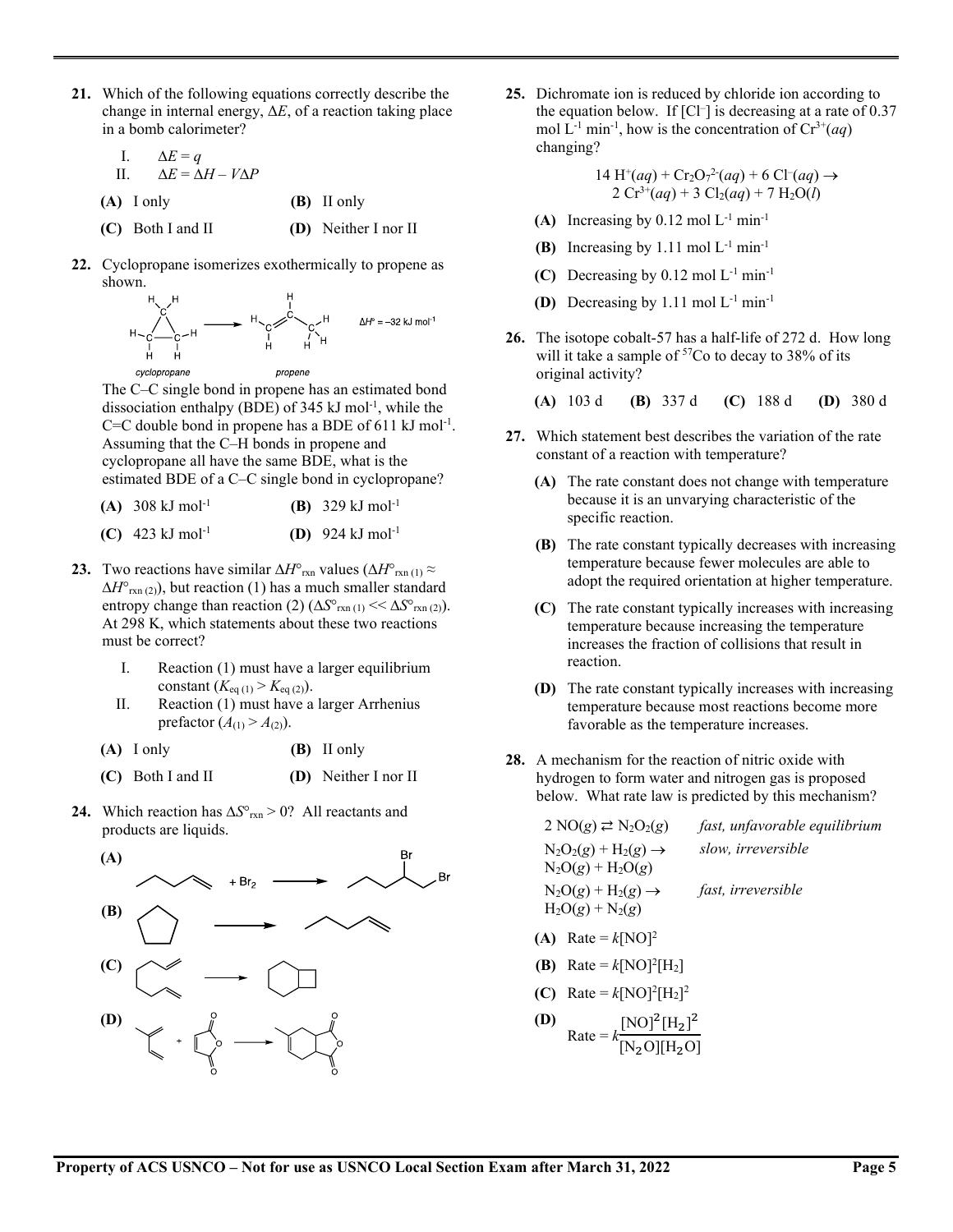- **29.** An irreversible reaction  $A + B \rightarrow C$  is carried out under various conditions, but always with  $[B]_0 \gg [A]_0$ . Plots of 1/[A] as a function of time for each reaction are linear, and the slopes of these plots do not depend on the initial concentration of B. What is the rate law for the reaction under these conditions?
	- **(A)** Rate =  $k[A]$  **(B)** Rate =  $k[A][B]$

**(C)** Rate =  $k[A]^2$  **(D)** Rate =  $k[A]^2[B]$ 

- **30.** The reaction of  $H_2(g)$  with  $C_2H_4(g)$  to form  $C_2H_6(g)$  is catalyzed by metallic platinum. Which statement most accurately describes the impact of changing the catalyst in this reaction?
	- **(A)** The rate of the reaction would not change if a greater mass of catalyst were used because the platinum is a solid so its concentration is a fixed number.
	- **(B)** The rate of the reaction would increase if more finely divided platinum were used because the reaction depends on the surface area of the catalyst.
	- **(C)** The ∆*H*° for the reaction would become more negative if a greater mass of catalyst were used because the catalyst adsorbs the reactants exothermically.
	- **(D)** The ∆*S*° for the reaction would become more negative if more finely divided platinum were used because the catalyst absorbs gas-phase reactants to form ordered surface species.
- **31.** Lead(II) iodide has a solubility product constant of  $1.4 \times$ 10-8 . What is the concentration of I – in a saturated solution of PbI<sub>2</sub>?

| (A) $1.2 \times 10^{-4}$ M | ( <b>B</b> ) $2.4 \times 10^{-4}$ M |
|----------------------------|-------------------------------------|
| (C) $1.5 \times 10^{-3}$ M | (D) $3.0 \times 10^{-3}$ M          |

**32.** Sodium bicarbonate decomposes at high temperatures according to the following equation:

$$
2 \text{ NaHCO}_3(s) \leftrightarrows \text{Na}_2\text{CO}_3(s) + \text{CO}_2(g) + \text{H}_2\text{O}(g)
$$

At a certain temperature,  $50.0$  g of NaHCO<sub>3</sub> is allowed to react in a 3.0 L evacuated vessel. At equilibrium, the total pressure is 6.25 atm, with some of both solids still present. If  $100.0$  g of NaHCO<sub>3</sub> is allowed to react in the same vessel at the same temperature, what will the pressure be at equilibrium?

| (A) $6.25 \text{ atm}$ | ( <b>B</b> ) $8.84$ atm |
|------------------------|-------------------------|
|                        |                         |

| (C) 12.5 atm | (D) $25.0$ atm |
|--------------|----------------|
|              |                |

**33.** In a solution prepared by dissolving  $0.1$  mol NaNO<sub>2</sub> in 1.0 L pure water, which species has the lowest concentration?

**(A)**  $Na^+$  **(B)**  $NO_2^-$ (C)  $HNO<sub>2</sub>$  (D)  $H<sub>3</sub>O<sup>+</sup>$ 

- **34.** A saturated solution of which silver salt has the highest concentration of Ag+?
	- **(A)** AgCl,  $K_{sp} = 1.8 \times 10^{-10}$
	- **(B)** Ag<sub>2</sub>CrO<sub>4</sub>,  $K_{sp} = 1.1 \times 10^{-12}$
	- **(C)** AgBr,  $K_{\text{sp}} = 5.0 \times 10^{-13}$
	- **(D)** Ag<sub>2</sub>SO<sub>3</sub>,  $K_{sp} = 1.5 \times 10^{-14}$
- **35.** What is the pH of a 0.10 M solution of NH<sub>4</sub>F? The  $K_a$  of NH<sub>4</sub><sup>+</sup> is  $5.6 \times 10^{-10}$  and the  $K_a$  of HF is  $6.8 \times 10^{-4}$ .

**(A)** 2.08 **(B)** 5.12 **(C)** 6.21 **(D)** 8.08

**36.** 1.000 g of which salt, when titrated with 0.500 M HCl, gives the titration curve shown?



- (A) Potassium cyanide, KCN ( $M = 65.12$ ,  $pK_a$  of HCN = 9.2)
- **(B)** Sodium nitrite, NaNO<sub>2</sub> ( $M = 69.00$ , p $K_a$  of HNO<sub>2</sub> = 3.4)
- **(C)** Potassium phenoxide,  $K(C_6H_5O)$  ( $M = 116.20$ ,  $pK_a$ of  $C_6H_5OH = 9.9$ )
- **(D)** Sodium pivalate, Na(C4H9COO) (*M* = 124.11, p*K*<sup>a</sup> of  $C_4H_9COOH = 4.9$
- **37.** Romanèchite has the formula  $Ba<sub>2</sub>Mn<sub>5</sub>O<sub>10</sub> \cdot 2H<sub>2</sub>O$ . What is the average oxidation state of manganese in romanèchite?
	- **(A)** +2.0 **(B)** +3.2 **(C)** +3.6 **(D)** +4.0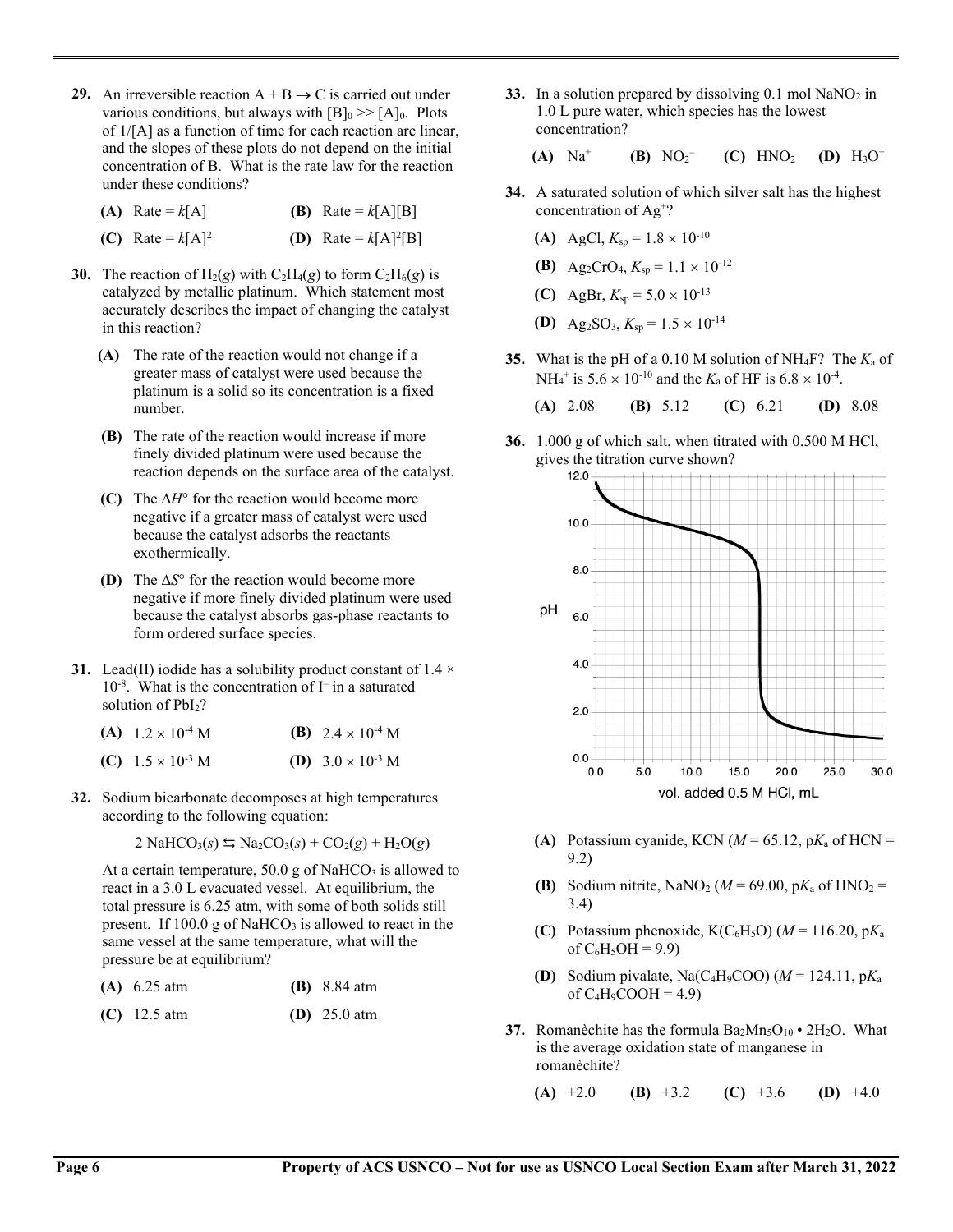**38.** Which element is being reduced in the following equation?

$$
3 \text{ Cu}(s) + 8 \text{ HNO}_3(aq) \rightarrow
$$
  
2 NO(g) + 3 Cu(NO<sub>3</sub>)<sub>2</sub>(aq) + 4 H<sub>2</sub>O(l)  
(A) Cu (B) H (C) N (D) O

**39.** A galvanic cell is constructed under standard conditions using cobalt in cobalt(II) nitrate solution and indium in indium(III) nitrate solution. Which statements about this cell are correct?

| Half-reaction                                        | $E^{\circ}$ . V |
|------------------------------------------------------|-----------------|
| $Co^{2+}(aq) + 2e^- \rightarrow Co(s)$               | $-0.28$         |
| $\text{In}^{3+}(aq) + 3e^- \rightarrow \text{In}(s)$ | $-0.34$         |

- I. The standard cell potential is 0.46 V.
- II. Indium is the anode.

| $(A)$ I only | (B) II only |
|--------------|-------------|
|              |             |

- **(C)** Both I and II **(D)** Neither I nor II
- **40.** Molten sodium chloride is electrolyzed for 10.0 minutes with a constant current of 10.0 A. What mass of sodium metal is produced?
	- **(A)** 1.43 g **(B)** 2.20 g **(C)** 3.63 g **(D)** 4.41 g
- **41.** The standard cell potential of a galvanic cell based on the reaction below is 1.10 V. Which concentrations would result in the largest measured voltage?

 $Cu^{2+}(aq) + Zn(s) \rightarrow Zn^{2+}(aq) + Cu(s)$ 

- **(A)**  $[Cu^{2+}] = 1.0 M$  and  $[Zn^{2+}] = 1.0 M$
- **(B)**  $\left[\text{Cu}^{2+}\right] = 3.0 \text{ M}$  and  $\left[\text{Zn}^{2+}\right] = 1.0 \text{ M}$
- **(C)**  $[Cu^{2+}] = 1.0 M$  and  $[Zn^{2+}] = 3.0 M$
- **(D)**  $[Cu^{2+}] = 3.0 M$  and  $[Zn^{2+}] = 3.0 M$
- **42.** The standard reduction potential of oxygen under acidic conditions at 298 K is  $+1.23$  V. What is the standard reduction potential for the four-electron reduction of  $O_2(g)$  under basic conditions?

**(A)** 1.23 V **(B)** 1.02 V **(C)** 0.83 V **(D)** 0.40 V

- **43.** Photons of what wavelength of light have an energy of  $1.00 \times 10^3 \text{ kJ} \text{ mol}^{-1}$ ?
	- **(A)**  $2.00 \times 10^{31}$  m **(B)**  $1.20 \times 10^{-7}$  m
	- **(C)**  $1.20 \times 10^{-4}$  m **(D)**  $8.36 \times 10^{6}$  m
- **44.** In which set are all three species isoelectronic?
	- **(A)** H<sup>+</sup>, Li<sup>+</sup>, Na<sup>+</sup> (B) C, N<sup>-</sup>,  $O^{2-}$
	- $(C)$  Se<sup>2-</sup>, Br<sup>-</sup> (D) I, Xe, Cs

**45.** Which change in principal quantum number *n* involves the greatest change in energy?

(A) 
$$
n = 1 \rightarrow n = 2
$$
 in H  
\n(B)  $n = 2 \rightarrow n = 3$  in He<sup>+</sup>  
\n(C)  $n = 3 \rightarrow n = 4$  in Li<sup>2+</sup>  
\n(D)  $n = 4 \rightarrow n = 5$  in Be<sup>3+</sup>

**46.** Which gas-phase ion has the greatest number of unpaired electrons in its ground state?

**(A)** Fe3+ **(B)** Co3+ **(C)** Ni3+ **(D)** Cu3+

- **47.** Which principle restricts the occupancy of an atomic orbital to no more than two electrons?
	- **(A)** The principle of conservation of energy
	- **(B)** The principle of conservation of angular momentum
	- **(C)** The Pauli exclusion principle
	- **(D)** The Heisenberg uncertainty principle
- **48.** When copper-64 decays by positron emission, what daughter nuclide is formed?
	- **(A)** 64Ni **(B)** 65Ni **(C)** 64Zn **(D)** 65Zn
- **49.** Which molecule has a nonzero dipole moment?
	- **(A)** CF4 **(B)** C2F4 **(C)** SF4 **(D)** SF6
- **50.** How many π bonds are in cyanogen, NCCN?
	- **(A)** 2 **(B)** 4 **(C)** 6 **(D)** 7
- **51.** In azomethane, H<sub>3</sub>CNNCH<sub>3</sub>, what are the molecular geometries around the carbon and nitrogen atoms, respectively?
	- **(A)** Tetrahedral at carbon, bent at nitrogen
	- **(B)** Tetrahedral at carbon, linear at nitrogen
	- **(C)** Square planar at carbon, bent at nitrogen
	- **(D)** Square planar at carbon, linear at nitrogen
- **52.** What is the bond order of  $O_2^+$ ?
	- **(A)** 1.0 **(B)** 1.5 **(C)** 2.0 **(D)** 2.5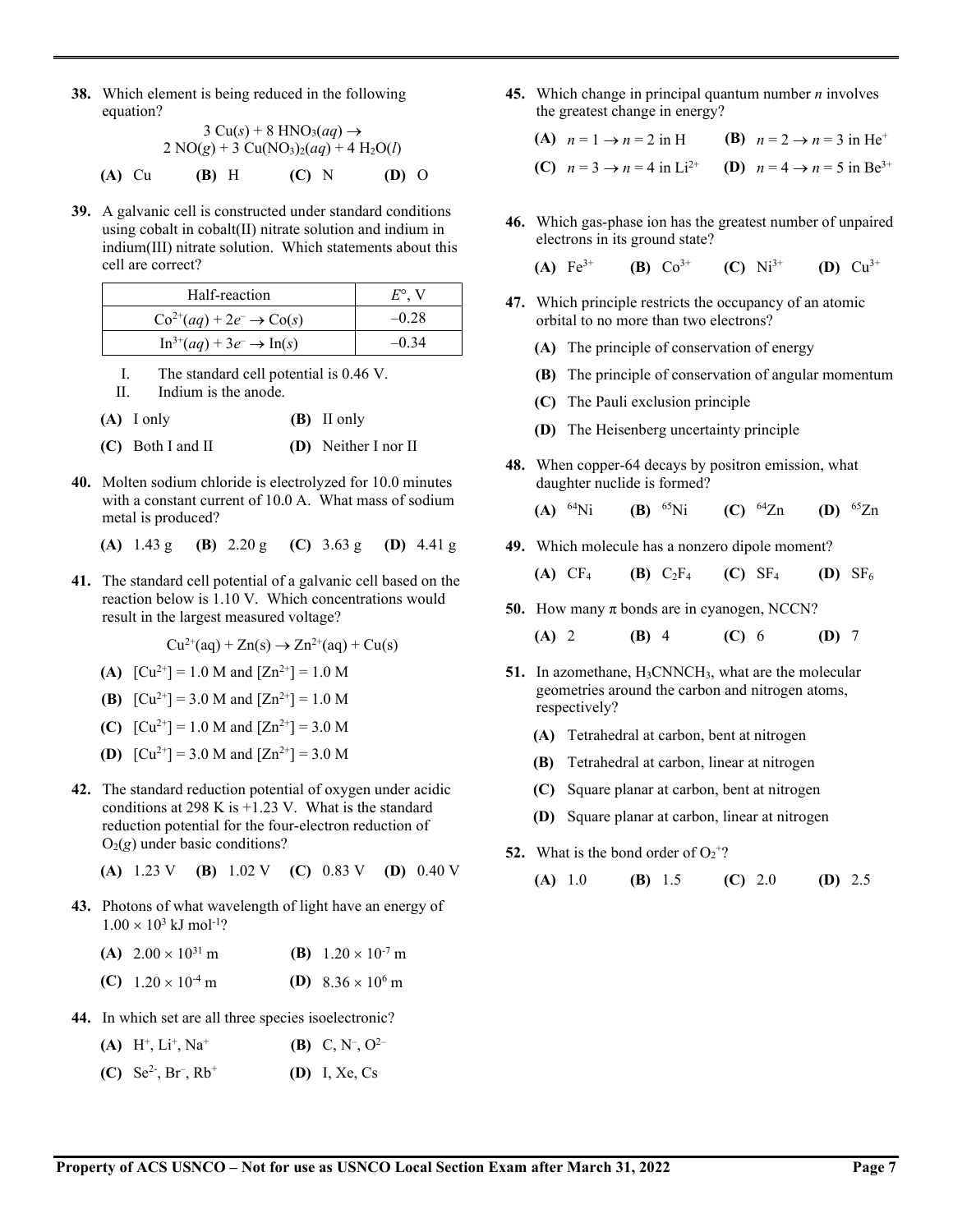- **53.** Which is the best explanation for phosphorus favoring formation of P4 over P2 molecules, while nitrogen forms only N2 molecules?
	- **(A)** Phosphorus-phosphorus π bonds are weaker than nitrogen-nitrogen π bonds.
	- **(B)** Phosphorus can have an expanded octet while nitrogen cannot.
	- **(C)** The nonbonding electrons on phosphorus occupy an unhybridized *s* orbital while the nonbonding electrons on nitrogen occupy hybrid orbitals.
	- **(D)** The larger size of phosphorus allows the bonding electrons to be closer together.
- **54.** In the octahedral complex  $Co(NH_2CH_2CO_2)_3$ , each glycinate ion  $NH<sub>2</sub>CH<sub>2</sub>CO<sub>2</sub>$  binds to cobalt through its nitrogen atom and one of its oxygen atoms. How many stereoisomers of  $Co(NH_2CH_2CO_2)$ <sub>3</sub> are possible?

**(A)** 2 **(B)** 4 **(C)** 6 **(D)** 8

- **55.** A molecule has the formula  $C_5H_{10}O$ . Which functional groups might it contain?
	- I. Alcohol
	- II. Ketone
	- **(A)** I only **(B)** II only
	- **(C)** Either I or II **(D)** Neither I nor II
- **56.** How many distinct branched alkanes are there with the formula  $C_6H_{14}$ ?
	- **(A)** 1 **(B)** 2 **(C)** 3 **(D)** 4
- **57.** Which cycloalkane in its most stable conformation has average internal C–C–C bond angles most different from the value given?
	- **(A)** Cyclopropane, 60°
	- **(B)** Cyclobutane, 90°
	- **(C)** Cyclopentane, 108°
	- **(D)** Cyclohexane, 120°
- **58.** Which gas is most reactive toward 1-hexene?



**59.** Which structure depicts the enantiomer of the diol shown?



- **(D)** The diol shown is achiral and does not have an enantiomer.
- **60.** Which biomolecule does NOT contain C=O double bonds?
	- **(A)** Sucrose (a carbohydrate)
	- **(B)** Glyceryl trioleate (a lipid)
	- **(C)** Phenylalanine tRNA (a nucleic acid)
	- **(D)** Trypsin (a protein)

### **END OF TEST**